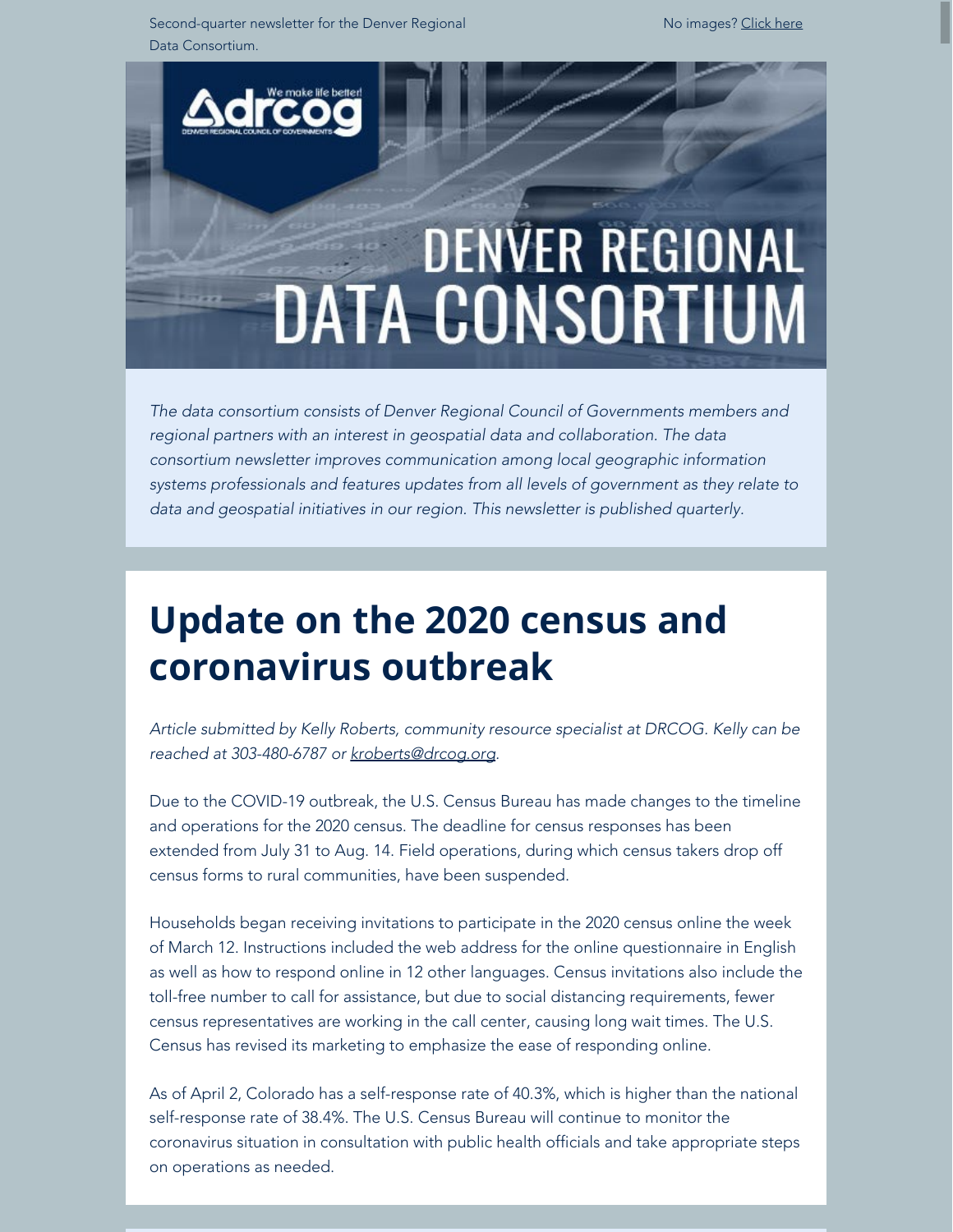### Using DRCOG planimetric data to evaluate municipal storm drain improvements

*Article submitted by John Klier, geographic information systems specialist at Icon Engineering. John can be reached at 303-221-0802 or [jklier@iconeng.com](mailto:jklier@iconeng.com).*

Front Range municipalities face numerous challenges when planning for infrastructure improvements to reduce damage in the event of a major storm. As a consultative civil engineering firm, Icon Engineering provides services to perform benefit cost analysis within a desired basin to assist in the evaluation of proposed storm drain improvements. DRCOG's planimetric data represents the effect quality geospatial data can have in performing a benefit cost analysis and translates to real-world improvement in the communities impacted by flooding.

A combination of hydraulic and hydrologic modeling is implemented to estimate potential runoff and inundation limits for flooding. Planimetric data, including building and sidewalk outlines, are used when developing land use parameters and blocked obstructions for hydraulic modeling.

On the GIS side, building data is paramount. There are several methodologies for determining damage against a given structure. The Federal Emergency Management Agency has set the standard with damage curves for a wide variety of building classifications. Building data is combined with additional tables, such as assessor's data, which help in classification. A series of zonal statistics is run against baseline terrain to determine the lowest adjacent grade on a structure and against the 2D hydraulic model results to sample projected water elevations and flooding depth on inundated structures. The results are brought into a database where calculations are run against all hypothetically inundated structures and then compared to existing conditions.

The evolution of data, including DRCOG's planimetric dataset, has allowed for more granular analysis. Estimating total flood damage provides a crucial basis in determining how funding will translate into community improvement.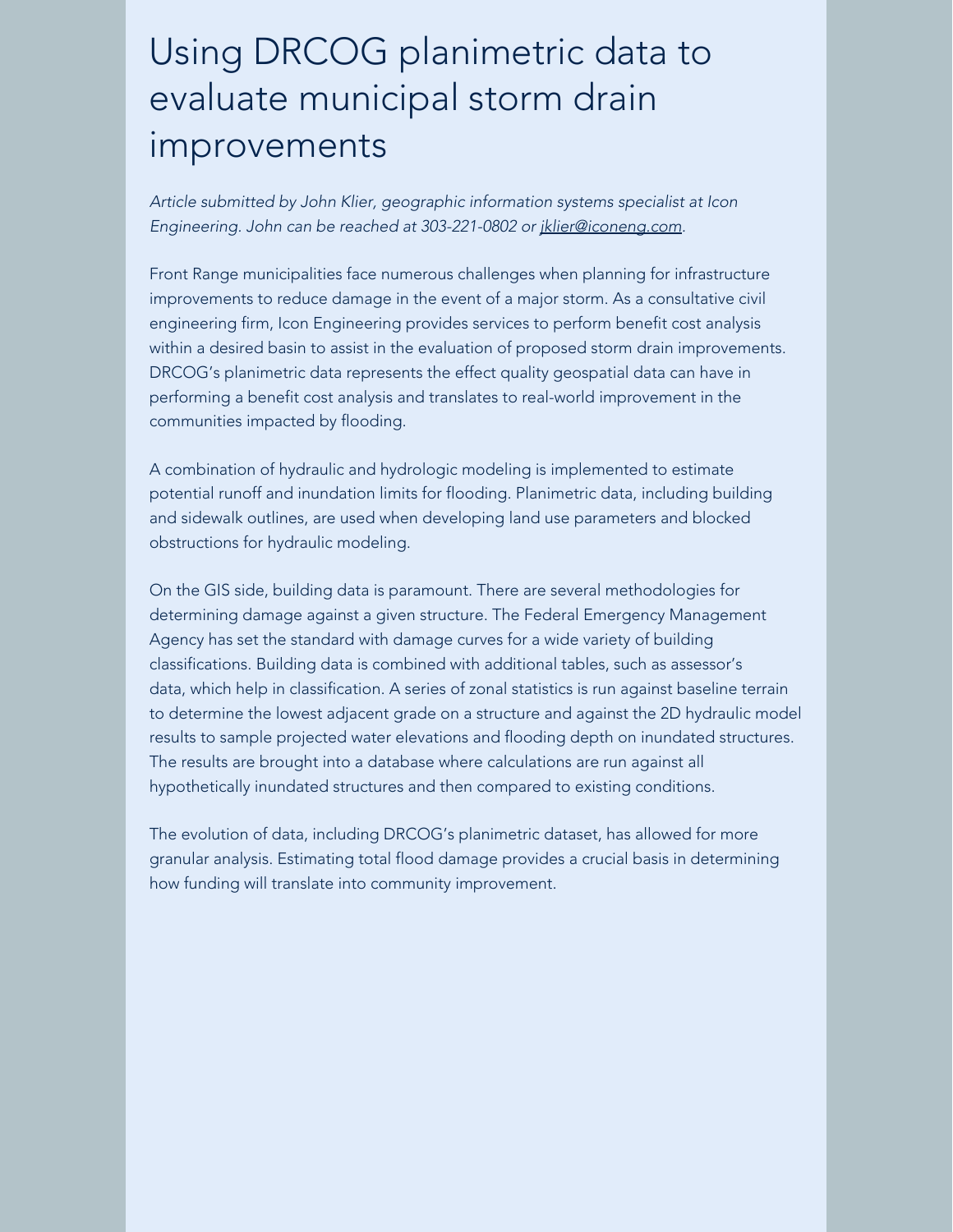

# **Using DRCOG building footprints to determine floor area ratio**

*Article submitted by Kristy Bruce, Master of Landscape Architecture, geographic information systems professional, planner at Logan Simpson. Kristy can be reached at 970- 799-3232 or [kbruce@logansimpson.com](mailto:kbruce@logansimpson.com).*

Effective community planning uses a comprehensive approach for visioning and problem solving through review of existing conditions, community priorities and best practices. In both large- and small-scale planning in the DRCOG region, application of detailed, full coverage data is critical to understanding trends and identifying opportunities. Logan Simpson, an environmental and community planning firm in Fort Collins, often uses DRCOG planimetric data to understand trends, changes in the built environment and development density through floor area ratios in planning projects along the Front Range.

> Floor area ratio (FAR) is the total floor area in a building compared with the area of the lot on which the building is constructed, or floor area divided by lot area. For instance, if a one-story building takes up half of a parcel, it has an FAR of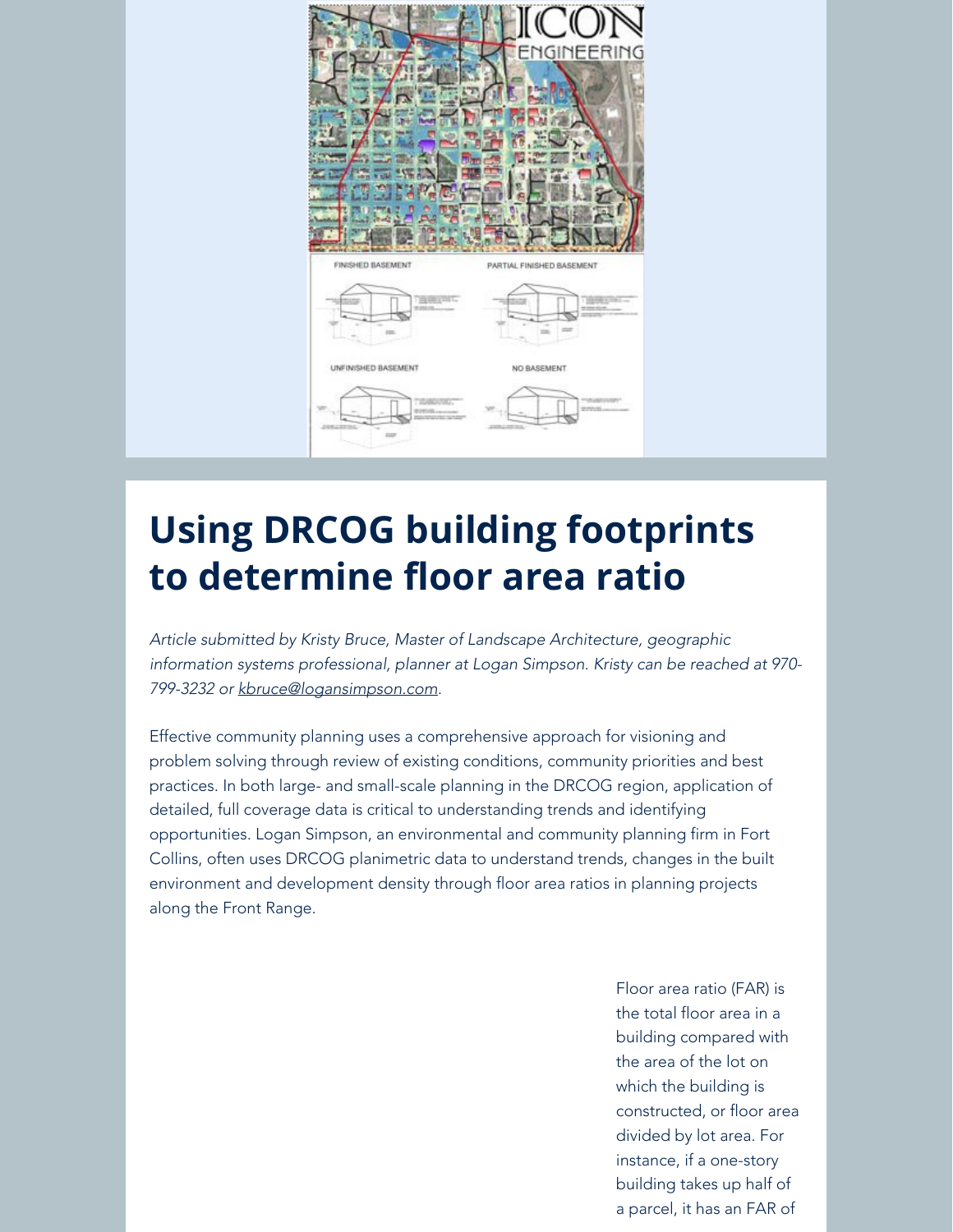

0.5. (A) If a two-story building takes up half of a parcel, it has the same area as the parcel and it has an FAR of 1. (B)

In community planning, Logan Simpson uses FAR in conjunction with land use to understand where there might be room for additional density in a large parking lot, for example, or to understand average utility usage per square foot by land use type. A project example, illustrated below, shows how Logan Simpson used building footprints to reveal FARs that can support transit. FARs, combined with dwelling units or employees per acre, can indicate where there is enough activity to support a transit stop. Shown below, building footprints were used to determine an average FAR within a half-mile of a transit stop.



The target FAR for a bus with frequent trips is two. Logan Simpson used DRCOG building footprints to estimate the existing number of stories for buildings near transit stops and calculate FAR to determine whether a transit stop is currently feasible, or if changes in land use regulations at key locations would support additional density to make the transit stop more successful.

A key element to the success of projects crossing multiple jurisdictions is the application of DRCOG's planimetric building footprint layer. Using current and accurate building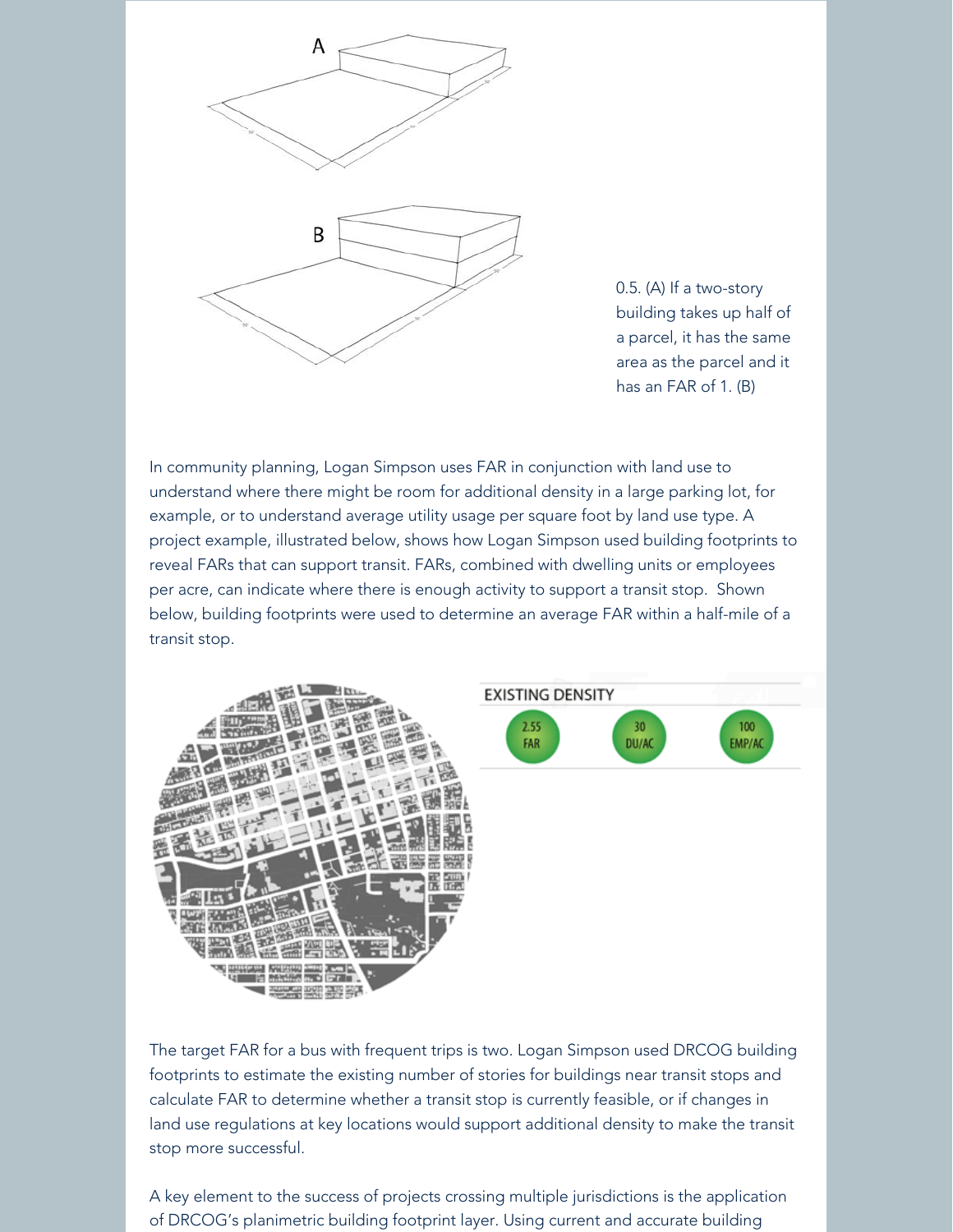footprint data enables us to compare each transit stop equally. The data also aids in the recommendation of bus stop locations or changes to land use code to support higher densities around proposed bus stops based in real, on the ground conditions.

# Mile High Flood District uses lidar for mapping flood hazards

*Article submitted by Katie Evers, geographic information systems analyst at Mile High Flood District. Katie can be reached at 303-455-6277 o[r kevers@udfcd.org](mailto:kevers@udfcd.org).*

The Mile High Flood District manages over 3,000 miles of major streams in Colorado. Understanding where people and property are exposed to flood hazards is central to the Mile High Flood District's mission of preservation, mitigation and education. The Mile High Flood District partners with seven counties and 35 municipalities to conduct stream studies and projects that help reduce the risk of flooding. All of its efforts rely on access to the best available elevation data. DRCOG's partnership with the U.S. Geological Survey to collect lidar provides the advantage of a reliable and consistent dataset whether a single stream or an entire watershed is studied. The Mile High Flood District uses U.S. Geological Survey quality level 2 lidar elevation products to evaluate risk through flood plain mapping, fluvial hazard zone mapping and in dam breach analysis studies.

#### Flood plain mapping

Reliable flood plain maps are critical for homeowners, governments and developers to understand where flooding may occur and identifying structures at risk. The Mile High Flood District conducts flood hazard area delineation studies to create and update flood plain maps, and watershed master planning studies to identify stream improvement required to accommodate changes to the built and natural environment over time. Both are dependent on lidar-derived digital elevation models. Master planning studies provide information that can be used to guide new land development projects on flood control and stream improvement needs. The modifications to a flood plain map from a flood hazard area delineation study are submitted to the Federal Emergency Management Agency for a physical map revision of the effective FEMA flood hazard information. Lidarderived products are also used to supplement channel surveys on smaller scale flood plain mapping revisions.

A recently completed flood hazard area delineation along Sulphur Gulch, a tributary to Cherry Creek in Douglas County, revealed a reduction in the 100-year flood plain after the hydraulic model was developed with updated lidar-derived contours and survey of major structures in the area. Current lidar in and adjacent to the flood plain allowed for more accurate hydrologic and hydraulic modeling as well as mapping that reflected current conditions. As a result, zero insurable structures were located in the 100-year flood plain. Once the flood plain is approved by FEMA, the delineation will be reflected as the effective flood plain on FEMA flood insurance rate maps for local and federal regulation.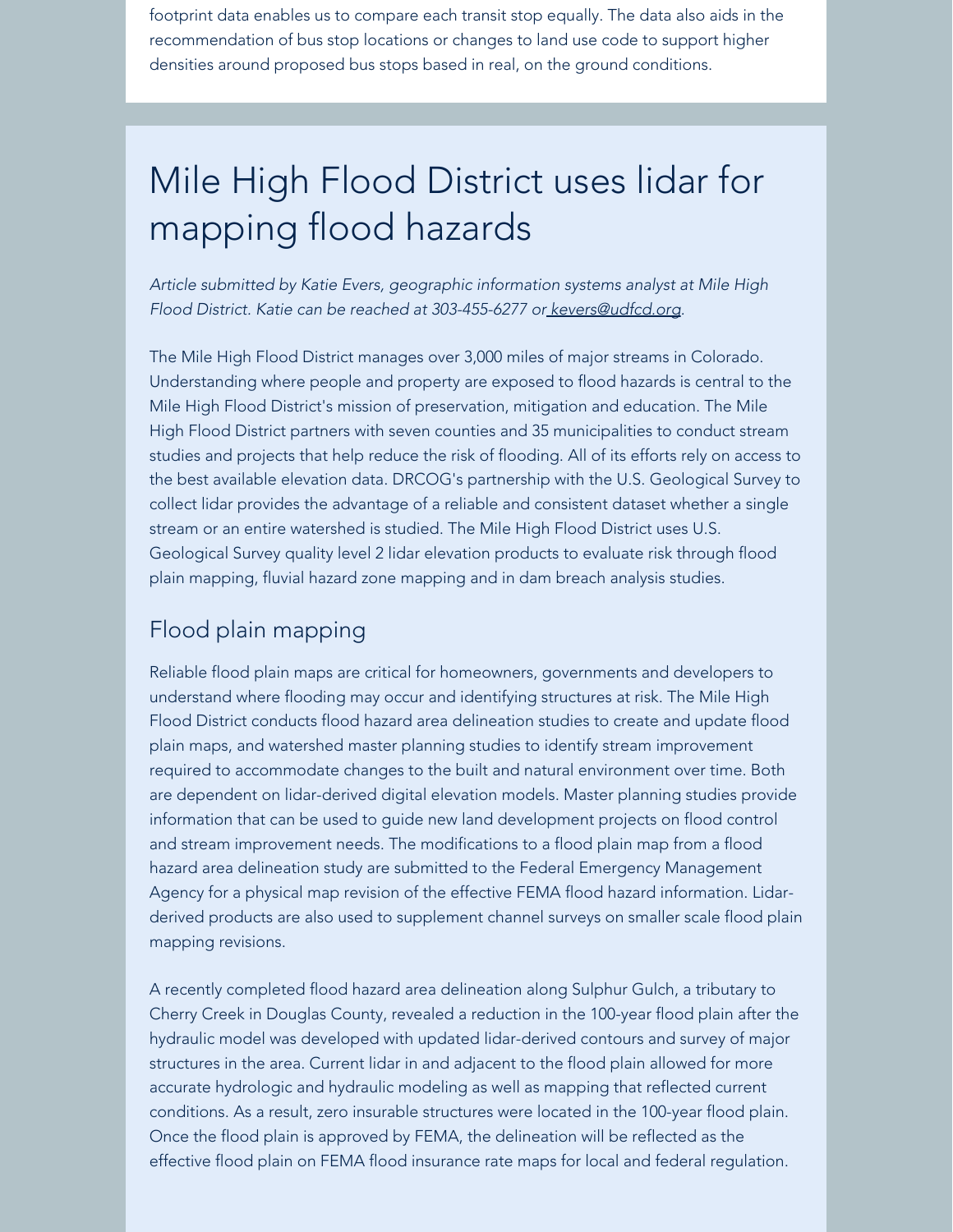

*The modified flood plain from the Sulphur Gulch flood hazard area delineation is displayed in blue. The existing mapped flood plain is represented in pink.*

#### Fluvial hazard zones

Traditional flood plain maps, although critical in flood risk assessment, do not consider dynamic river processes such as erosion and sediment deposition. Fluvial hazard zone mapping, used in conjunction with flood plain mapping, helps communities better understand where they have the potential for flooding. The Colorado Water Conservation Board developed a protocol for mapping fluvial hazard zones, and access to the U.S. Geological Survey quality level 2 standard lidar provides the Mile High Flood District with data at the level of accuracy needed to map fluvial hazard zones using the Colorado Water Conservation Board's protocol. The quality level 2 data allows for the creation of lidar-derived digital elevation models with 2-foot resolution, which identifies landforms most influenced by the natural dynamics of a stream. Digital elevation model-derived datasets that are important in fluvial hazard zone visualization and analysis are hillshade and slope rasters, as well as relative elevation models.

*"The relative elevation model enhances visualization of the fluvial signature (i.e. relic channel scars, flood plain surfaces, alluvial terraces) particularly when laid over a hillshade raster."* (Colorado Water Conservation Board, 2020).

By considering fluvial hazard zones during the design and construction of mitigation projects, the Mile High Flood District helps reduce the risk of flood damage and encourages municipalities to make more informed land use decisions.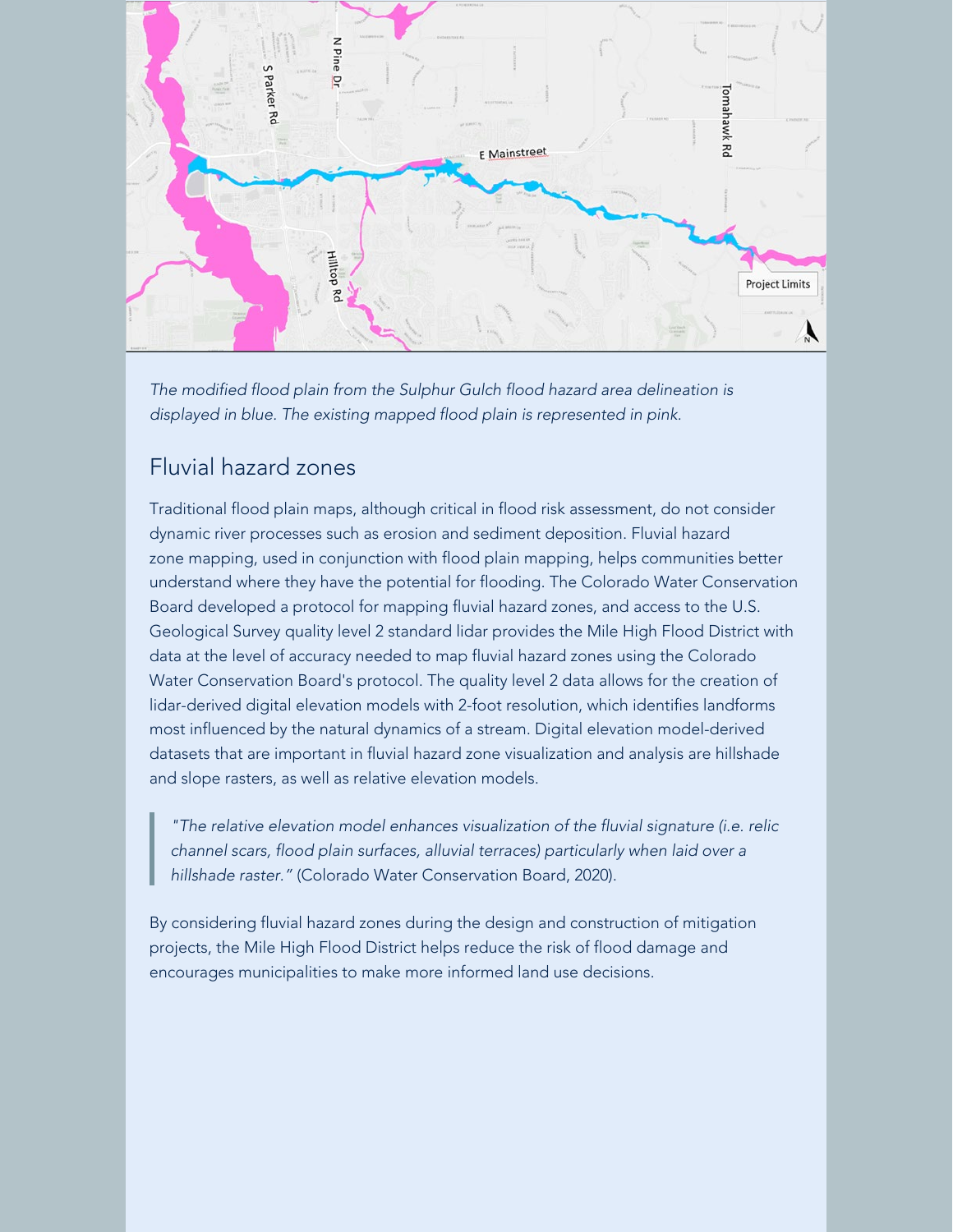

*Relative elevation model for South Platte River and Weir Gulch. Lower relative elevation values highlight areas that could have a higher risk for erosion during a flooding event.*

#### Dam breach analysis

With several dams in the Mile High Flood District, conducting dam breach analysis and inundation mapping studies is critical for local emergency managers to understand the associated flood hazards. Significant development, both residential and commercial, downstream of the Pine Gulch Dam prompted the need for a dam breach analysis study to understand the flood risk to people, vehicles and structures if an overtopping event occurred. Lidar-derived 2-foot contours and lidar-derived digital elevation models were used to determine the reservoir's surface area, storage capacity and the watershed boundary upstream of the dam, all of which were used in the hydraulic model to simulate flooding under different conditions.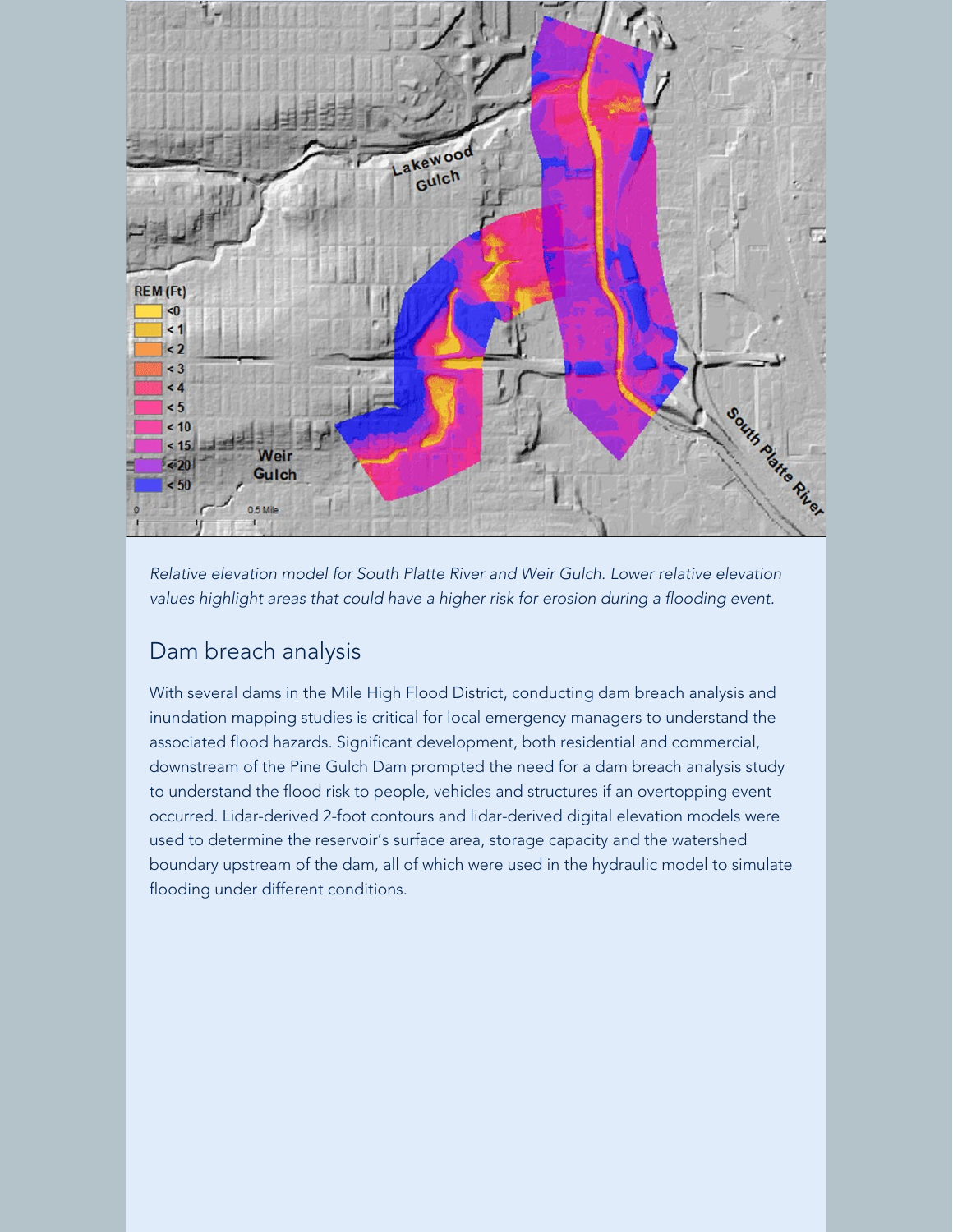

*The Pine Gulch Dam was classified as high hazard because a dam failure could affect at least one resident downstream. Classifying dams as high hazard allows emergency managers to plan ahead and monitor higher-risk areas during an event.*

# **Planimetric data provides insight into sidewalk infrastructure**

*Article submitted by Dr. Wes Marshall and Nicholas Coppola, University of Colorado Denver. Wes can be reached at [wesley.marshall@ucdenver.edu](mailto:wesley.marshall@ucdenver.edu), and Nick can be reached at [nicholas.coppola@ucdenver.edu](mailto:nicholas.coppola@ucdenver.edu).*

Sidewalks are a fundamental yet under-researched topic in transportation. Most of the existing sidewalk papers tend to focus on relatively small areas due to a lack of comprehensive data. Recent advances in remote sensing technology – such as DRCOG's planimetric dataset – are presenting us with new and innovative research opportunities.

The spatial accuracy and detailed sidewalk outlines provided by DRCOG's planimetric sidewalk data sparked us to investigate additional cities with similar data. We found 24 cities from across the United States. We are digging into over 400,000 sidewalk segments to see what we can learn about characteristics such as availability and width. Next, we will compare these results against Americans with Disabilities Act requirements and guidelines from organizations such as the Federal Highway Administration, the American Association of State Highway and Transportation Officials, the Institute of Transportation Engineers and the National Association of City Transportation Officials. So far, we are finding an overall deficiency of sidewalk infrastructure. On average, U.S. cities have less than 50% sidewalk coverage. More than 40% of those are less than 4 feet wide, and at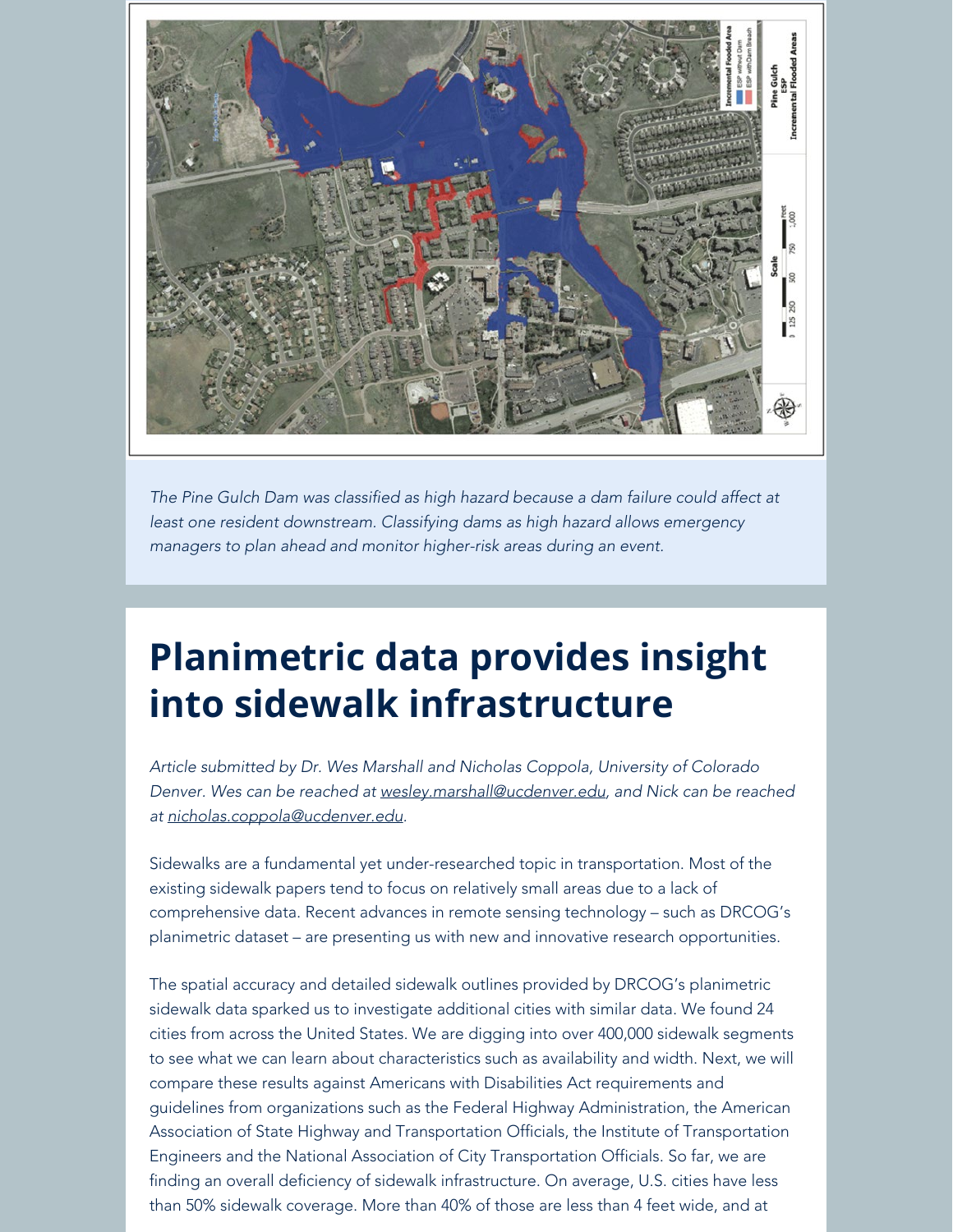least 10% aren't even 3 feet wide.

The sidewalk data gives us a newfound ability to quantify sidewalk characteristics at the city scale, and for dozens of cities at a time, which will help us advance mobility, accessibility and equity. Sidewalks have long been overlooked as transportation infrastructure and in terms of asset management, but thanks to DRCOG's planimetric data, studies like this are now possible.



### **DRCOG data acquisition updates**

*Article submitted by Ashley Summers, GISP, PMP, information systems manager at DRCOG. Ashley can be reached at 303-480-6746 or [asummers@drcog.org](mailto:asummers@drcog.org).*

#### Regional planimetric data project 2018

Since 2014, DRCOG has facilitated a planimetric data capture immediately following the completion of an imagery project. The 2018 iteration began in Feb. 2019 and completed in Feb. 2020.

Project deliverables – except for some premium attribution reserved for funding partners – are free for public download on **DRCOG's Regional Data Catalog**. Learn more about [2018 project specifics](https://drcog.createsend1.com/t/d-l-mthjtjk-l-j/) and [visit the webpage](https://drcog.createsend1.com/t/d-l-mthjtjk-l-t/).

#### Denver regional aerial photography project 2020

DRCOG is scheduled to collect 6,000 square miles of high-resolution imagery in the spring and summer of 2020 on behalf of 48 partners. The project is currently experiencing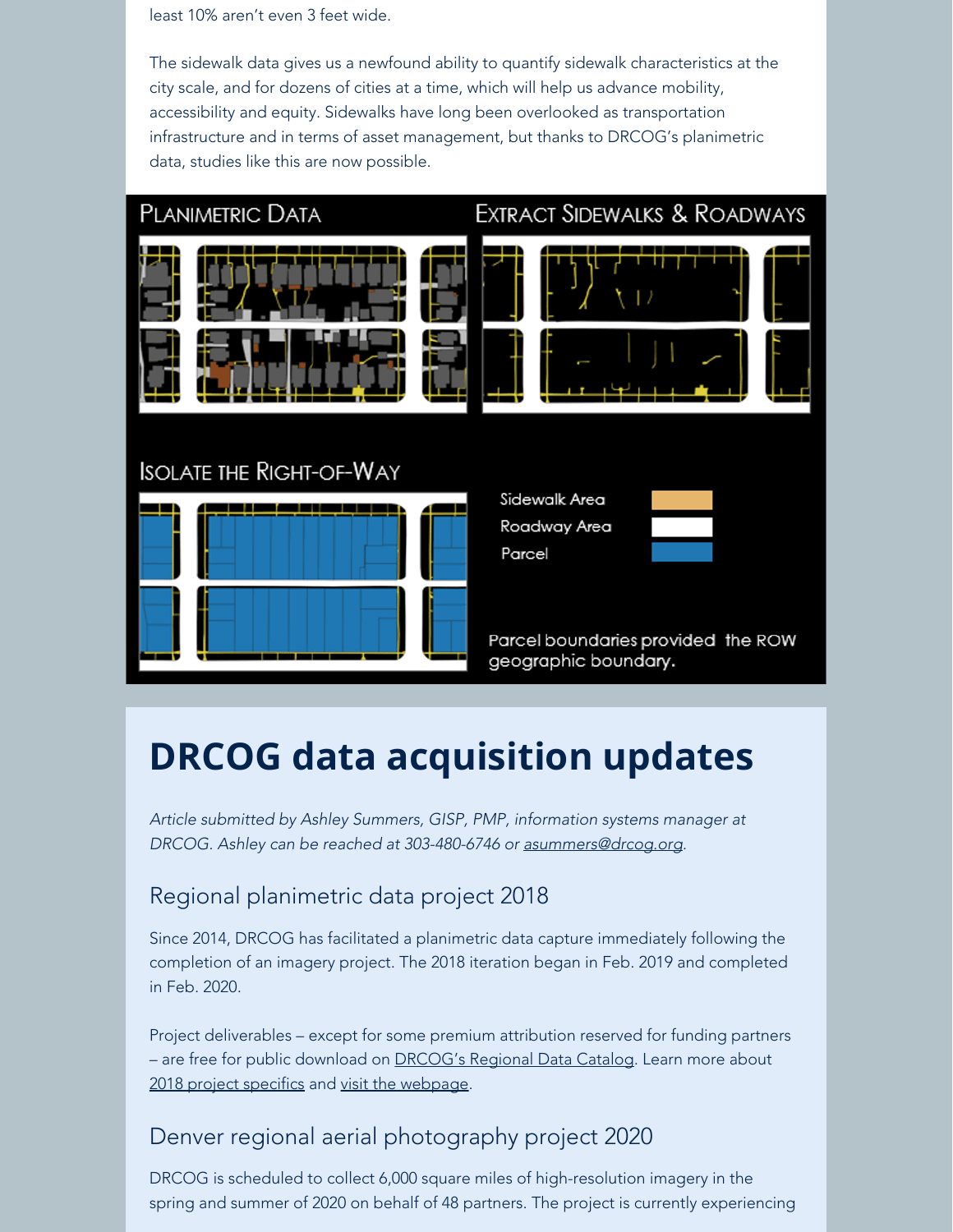difficulty due to unsuitable ground conditions, airspace closure and COVID-19, but DRCOG staff are optimistic that project requirements can still be met. Additionally, DRCOG is offering a discounted Nearmap subscription to partners that want to pay for this streaming service.

If you are not a project partner and would like to be, reach out to me at [asummers@drcog.org](mailto:asummers@drcog.org). Read more about DRCOG's [imagery projects](https://drcog.createsend1.com/t/d-l-mthjtjk-l-i/) on the [website](https://drcog.createsend1.com/t/d-l-mthjtjk-l-d/).

Historical imagery is available for download via the [Governor's Office of Information](https://drcog.createsend1.com/t/d-l-mthjtjk-l-h/) [Technology FTP site.](https://drcog.createsend1.com/t/d-l-mthjtjk-l-h/)

#### Regional lidar project 2020

DRCOG received [a grant from the U.S. Geological Survey](https://drcog.createsend1.com/t/d-l-mthjtjk-l-k/) in December 2019 to collect quality level 2 lidar in 5,000 square miles of the region and derive contours in most of the Denver metro area. Flights will occur throughout the spring and summer of 2020. Many thanks to our 32 local and state partners that committed funding to this project!

For more information, [visit the website](https://drcog.createsend1.com/t/d-l-mthjtjk-l-u/).

Do you have an interesting use case for lidar data? Tell us about it by emailing me at [asummers@drcog.org](mailto:asummers@drcog.org).

#### Planimetric and land use land cover project 2020

As noted above, plans are in motion for collecting a substantial amount of foundational data in 2020. DRCOG staff want to make sure they leverage the investment by preparing to create derivatives that would benefit the GIS community in the Denver region. With updated imagery and lidar, we can delineate, quantify and measure many aspects of the built and natural environments. [See some examples](https://drcog.createsend1.com/t/d-l-mthjtjk-l-o/).

Discussions are happening now to shape the data products and determine potential partnerships for funding. If you're interested in knowing more, please reach out to me at [asummers@drcog.org](mailto:asummers@drcog.org). Here's the tentative schedule:

- April 2020 send preliminary quotes to partners for budgeting purposes
- Fall 2020 letters of intent due from participating partners
- Winter 2021 new imagery is delivered
- **Spring 2021 –new lidar is delivered; derivative projects begin**

# **Things you might have missed**

- Check out the new [Colorado Geodetic Coordination website](https://drcog.createsend1.com/t/d-l-mthjtjk-l-b/).
- The OpenStreetMap Colorado community continues to add DRCOG's regional building footprints to OpenStreetMap. You can help at the next Importathon on May 21. [View all OpenStreetMap Colorado meetups](https://drcog.createsend1.com/t/d-l-mthjtjk-l-n/).
- Sign up to attend the GIS Colorado summer meeting on Aug. 15. [View all GIS](https://drcog.createsend1.com/t/d-l-mthjtjk-l-m/)